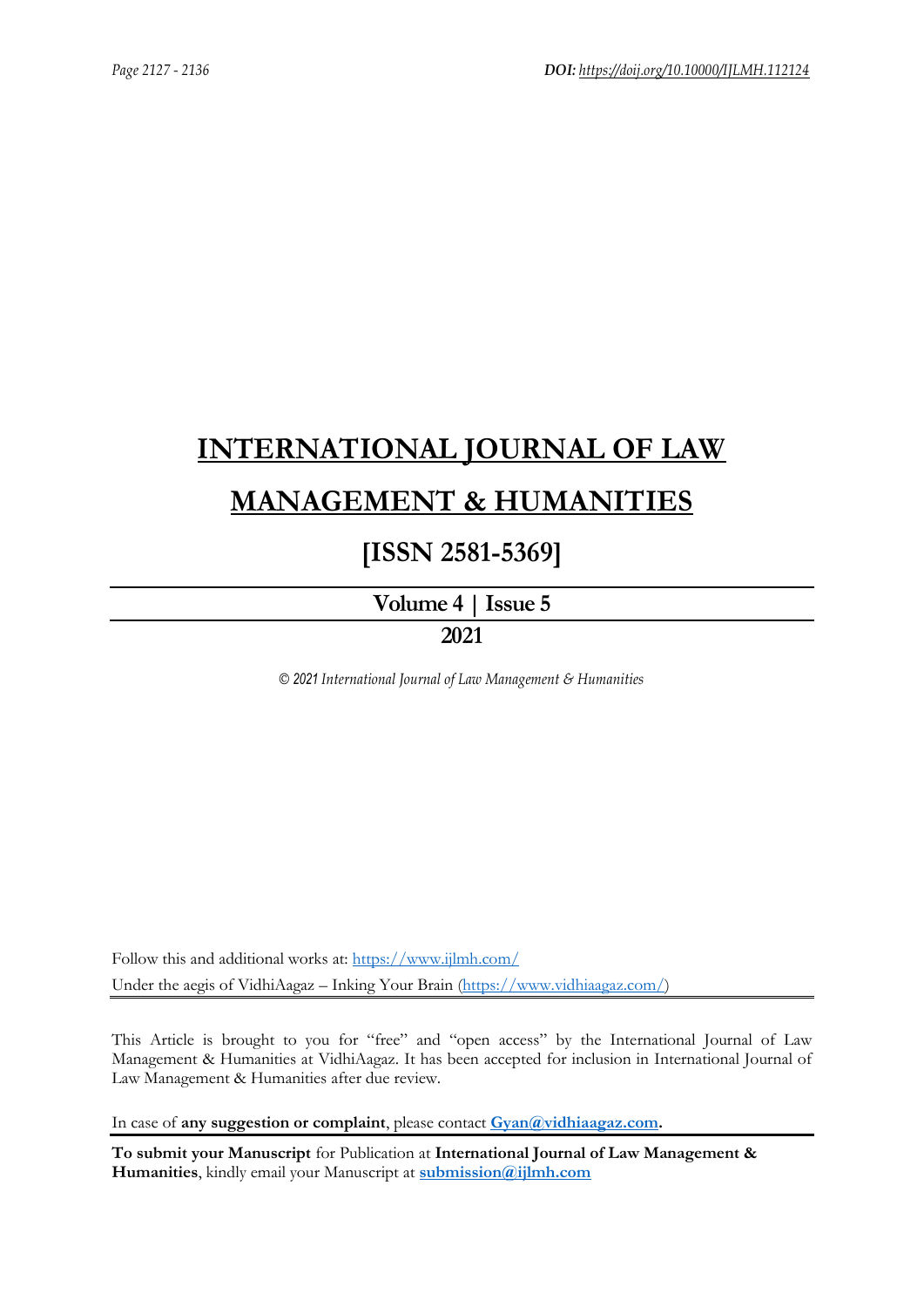# **Appointment and Removal of Judges**

## **ADITI AGARWAL<sup>1</sup>**

#### **ABSTRACT**

*The framers of India's written Constitution wisely incorporated checks and balances to bring out the harmonious balance in the power and responsibilities of the three wings of the Government i.e. the Executive, the Legislature and the Judiciary. They already knew that the absence of such a balance or even the perversity would render effective governance an impossibility. The individuals especially look up to the Judiciary to keep up and safeguard the equilibrium by its interpretation of various laws and decisions on the legitimateness and lawfulness of the exercise of their functions by various authorities, in cases preceding it.*

*This research paper work deals with appointment, removal, and transfer of the Judges of the superior Judiciary in India. The object behind this research work as the topic itself says is to strengthen the Superior/Higher Judiciary. As my current research work is on 'Superior Judiciary', my main object has been for its independent functioning. The reason behind it is that the very existence of an orderly society depends upon the efficient and smooth functioning of its justice delivery system. A free judicial system is always considered imperative to support the efficacy of any Constitutional Order and great Governance. That is why any issue of utmost importance should always be seen through the prism of an Independent Judiciary.*

# **I. INTRODUCTION**

*"Judges have, of course, the power, though not the right, to ignore the mandate of a statute, and renderjudgment in despite of it. They have the power, though not the right, to travel beyond the walls of the interstices, the bounds set to judicial innovation by precedent and custom. None the less, by the abuse of power, they violate the law"<sup>2</sup>*

It is also worthwhile to mention here that the judiciary in India has performed really well over the last six decades and has contributed significantly to the advancement of public good and good governance. It has succeeded in preserving and protecting the Fundamental Rights of the citizens and vulnerable groups of citizens against the "innovations of exerted democracy". All this has become possible because of many a strong, independent and learned judges, of whom

© 2021. International Journal of [Law Management & Humanities](https://www.ijlmh.com/) [ISSN 2581-5369]

<sup>&</sup>lt;sup>1</sup> Author is a student at Symbiosis Law School, Pune, India.

<sup>2</sup> Benjamin N. Cardozo, The Nature of the Judicial Process, Yale University Press, 1921 pp. 129 and 135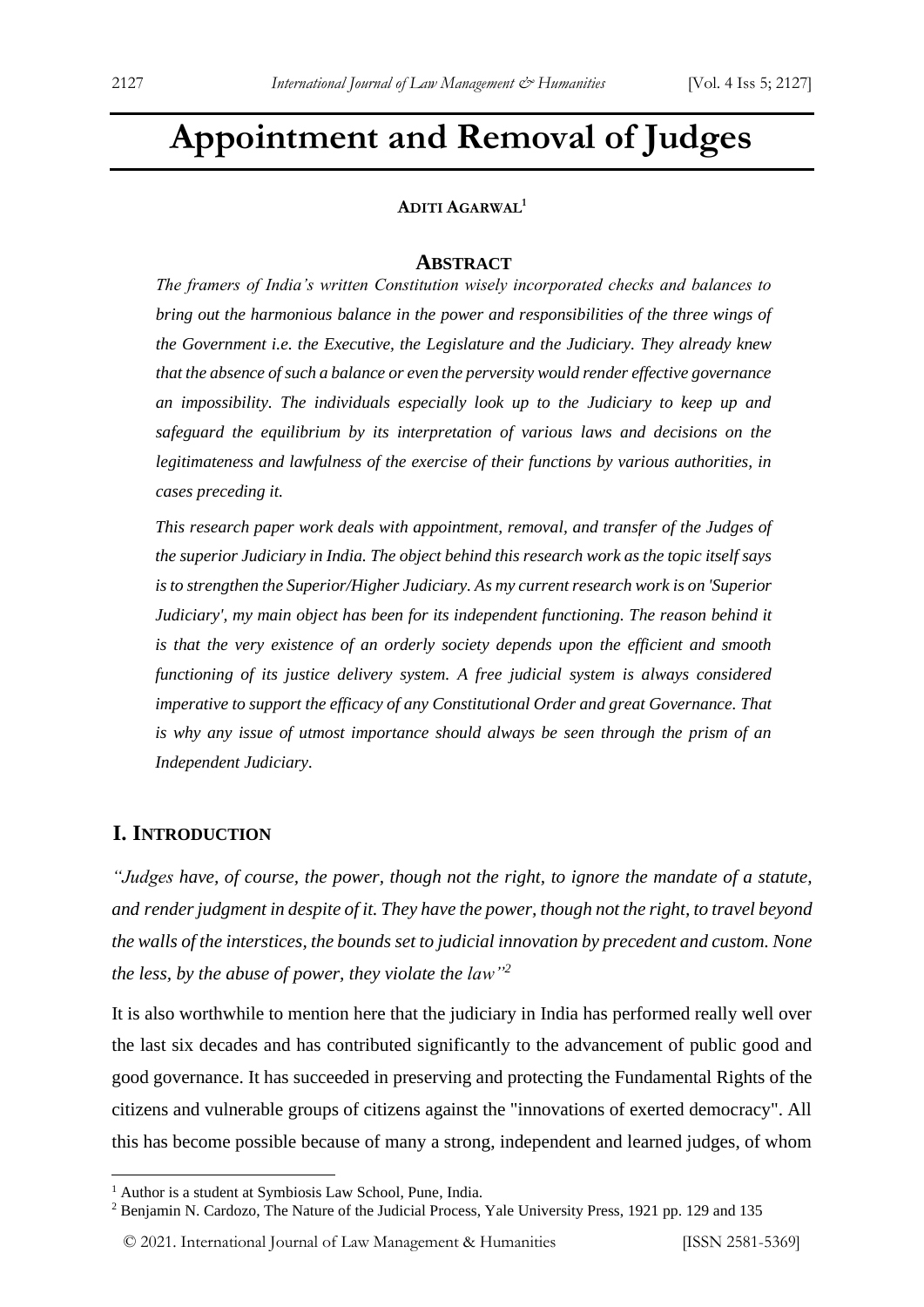any nation could be proud of. On the other hand, courts have not been always infallible. They have made mistakes on their part as well.

Surely judiciary itself has been managing every one of these issues which has ultimately led to the judiciary practically taking over the function of appointing and transferring the members of the judiciary. The question of expulsion for 'proved misconduct and of measures to check deviant behaviour not amounting to 'misbehaviour' of judges of the High Courts and the Supreme Court is equally a significant viewpoint. Judiciary is one of the three hands of the State. Though the polity is dual under the Constitution of India the judiciary is integrated which can interpret and adjudicate both upon the Central and State laws. Hence, the structure of the judiciary is pyramidical in nature. Most of the States in our country have a High Court of their own. Though some states also have a common High Court. Further talking about the legal aspect, Article 124 of the Constitution of India talks about the appointment of Judges of the Supreme Court and their removal. Articles 125 to 129 talk about certain incidental matters. The appointment and removal of the Judges of the High Courts are governed by Article 217 of the Constitution. Article 218 to 221 and 223 to 224A talk about certain matters incidental thereto. Article 222 mentions for transfer of Judges from one High Court to another in India. The power to appoint a judge vests in the hands of the President.<sup>3</sup>

#### **(A) Statement of problem**

The main concern in this regard has been that while in the matter of appointment, one can allow a role for the executive, no such role can be allowed in the matter of removal, transfer or in case of remedies for misbehaviour. In all such issues it is the judgment of the peers that is given due acknowledgement. Main concern has been to deal with and solve instances of misbehaviour among members of the judiciary to safeguard the fair name of judiciary and its independence. Though a few unworthy elements here and there are destroying the image of the judiciary. It has to be checked and rectified. For judiciary, its reputation is of utmost importance; if that is tarnished, nothing remains. That's why it is equally important to create mechanisms which serve to enhance the image and effectiveness of our superior Judiciary. It is important to make reference here that during the whole of my research work, I have accentuated the significance of an independent judiciary. Since it is an independent judiciary which can administer justice to all the persons of its territorial locale without dread and favour. So I have analysed the topic very well by keeping in mind the foremost importance of an independent and superior judiciary.

<sup>3</sup> See, Article 124(2) and 217(1) of the Constitution of India respectively.

<sup>© 2021.</sup> International Journal of [Law Management & Humanities](https://www.ijlmh.com/) [ISSN 2581-5369]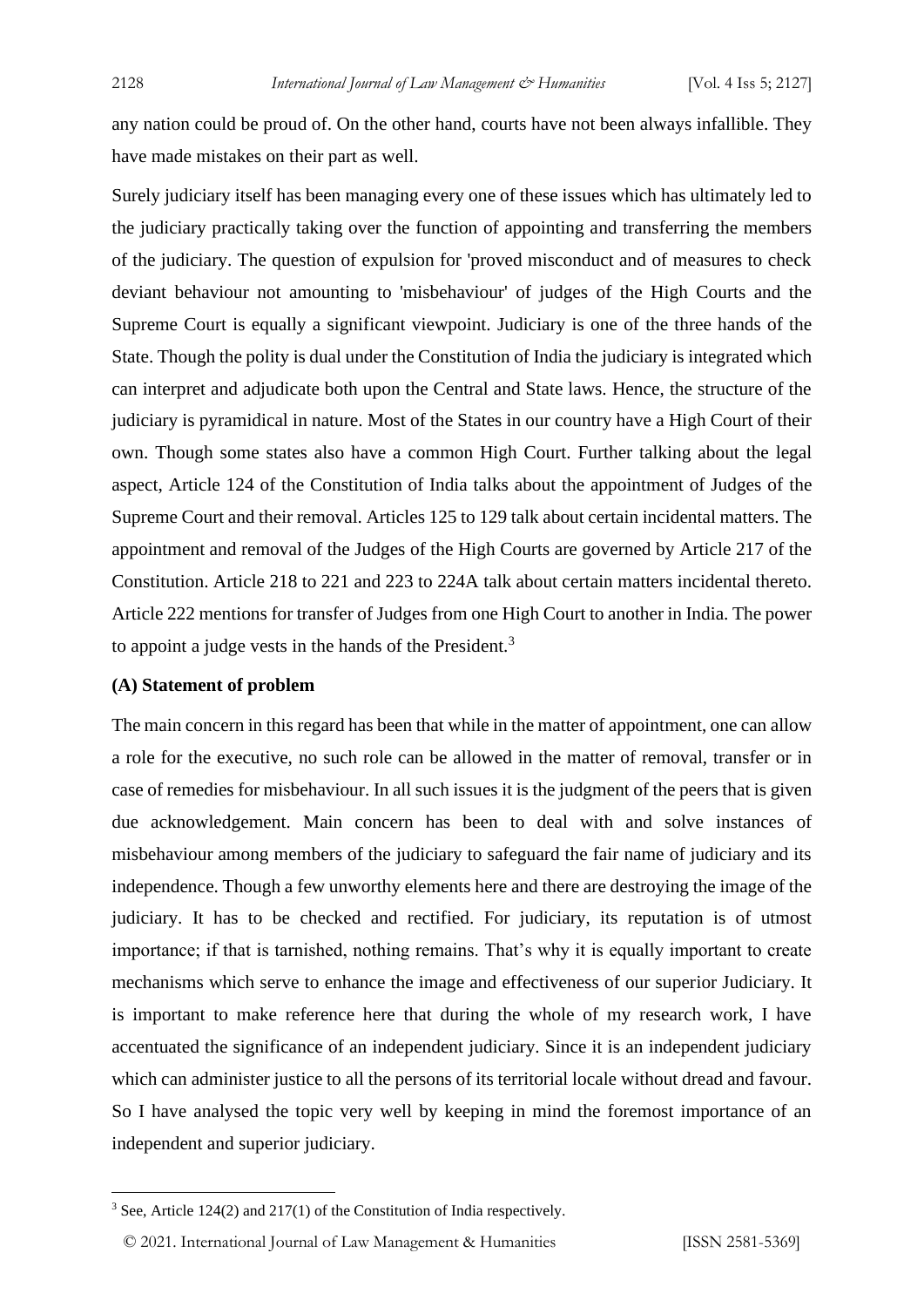# **(B) Research question**

The research problem which is addressed here is that where the laws and provisions of the Indian Constitution are clear and unambiguous or whether they require any judicial interpretation or amendment as to the appointment and removal of judges. Secondly, the research paper would also analyse the availability of other methods of appointment and removal of judges in India which can ensure the independence of the superior Judiciary.

# **(C) Research methodology**

The methodology adopted here is doctrinal, analytical and descriptive. This research paper is mainly depended on the primary sources like Statutes and Committee reports and secondary sources like books, journals, case laws etc. Research in this paper has been done on the basis of 'Doctrinal Method' of research. Internet has provided a major contribution of latest information which has helped to explore the topic through different dimensions.

# **II. APPOINTMENT OF JUDGES**

# **(A) Constitutional Provisions**

As we all know that the participation of the judiciary in the process of appointment of judges is not without purpose and has its own reasons. Articles 124(2) and 217(1) of the Indian Constitution, laid down that the judiciary has an integral role to carry out in the appointment of the judges in the higher judiciary. These articles provide for "Consultation" with the head of the judiciary in issue related to the appointment of judges. I think its worth to mention here that none of the Constitutions of the commonwealth countries or the Constitution of the USA provides for "Consultation" with the head of the Judiciary in matters related to appointment of judges, it is only Indian Constitution that does.

# **(B) Necessity for independence of judiciary**

The central importance of the Judge in our society underscores the significance of understanding the manners by which forthcoming Judges are chosen and trained and of knowing the groups or individuals most deeply engaged with that cycle. The preparation and purposes for selection determine, to some degree, the sort of judiciary we will have. The role that the judiciary has played in various recorded times has depended as much on the type of men who became Judges as it has on constitutional principles that seem to set the external furthest reaches of legal action. Howsoever good the law is, if a person who ought not to have been made a Judge is appointed, at that point everything turns out badly. A helpless appointee can be a blot on the bench for a long time. Further, the method of appointment and more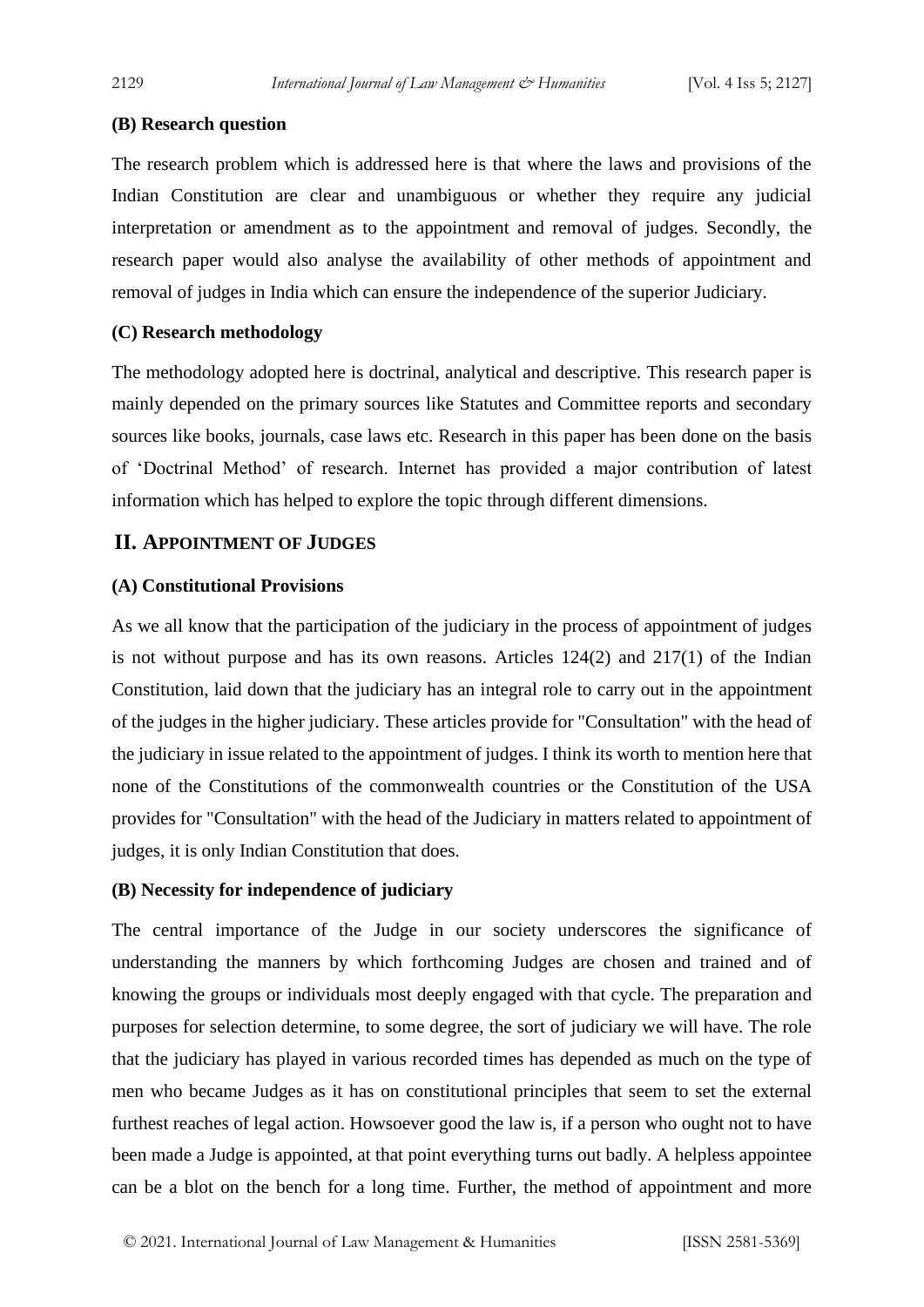particularly the way in which actually appointments were made to the Courts has become a good controversy and decent debate, regardless of whether after decision of the Supreme Court in Advocates-on-Record Association case in 1993 or before the decision of the case S.P. Gupta $4$ . While the decision in the S.P. Gupta was blamed of disturbing the circumstances existing at that time by vesting the power in the executive of and also by reducing the significance of the Chief Justice of India and the judiciary, the decision of case Advocates on record<sup>5</sup> in 1993 is criticized for precisely the contrary reasons. A distinction is also made between appointment and functioning. While in the matter of functioning, the executive can't have any say. It is stated that the executive must be essentially engaged in the process of appointment. The contention is that someone must be answerable for the appointment made and since Chief Justice of India or his associates are not responsible to the citizens of India, the concentration of power of appointment in their hands is undemocratic.

#### **(C) The appointment of Judges**

Constitution and that the Executive from time to time have attacked on the independence of judiciary by politicizing the appointment process. One prevents the judge from hearing certain case or to give delayed wrong judgments. And if they fail the other can "legitimately" do this by "packing" the courts with new judges.

#### **1. Historical background**

The supreme court of India's collegiums system, which appoints judges is because of three landmark judgments-

- i. S. P. Gupta v. Union of India 1981 (also known as the Judges' Transfer case)
- ii. Supreme Court Advocates-on Record Association v. Union of India 1993
- iii. In re Special Reference 1 of 1998<sup>6</sup>

The further argument is that as the executive is answerable to the Legislature, which in reality represents the will of the citizens and that involvement of Executive is the only manner of including the element of democracy and accountability in the process of appointment of judges of the High Courts and Supreme Court. The opposite argument in support of the existing method (the decisions of the Supreme Court in 1993 and 1998 as mentioned before) is that the interference of the Executive in the appointment process will undoubtedly demonstrate unfavorable to the freedom and integrity of the judiciary, as the experience during the years

<sup>4</sup> AIR 1982 SC 149

<sup>5</sup> (1993) 4 SCC 441; AIR (1994) SC 268

<sup>6</sup> Special Reference No.1 of 1998, RE (1998) 7 SCC 739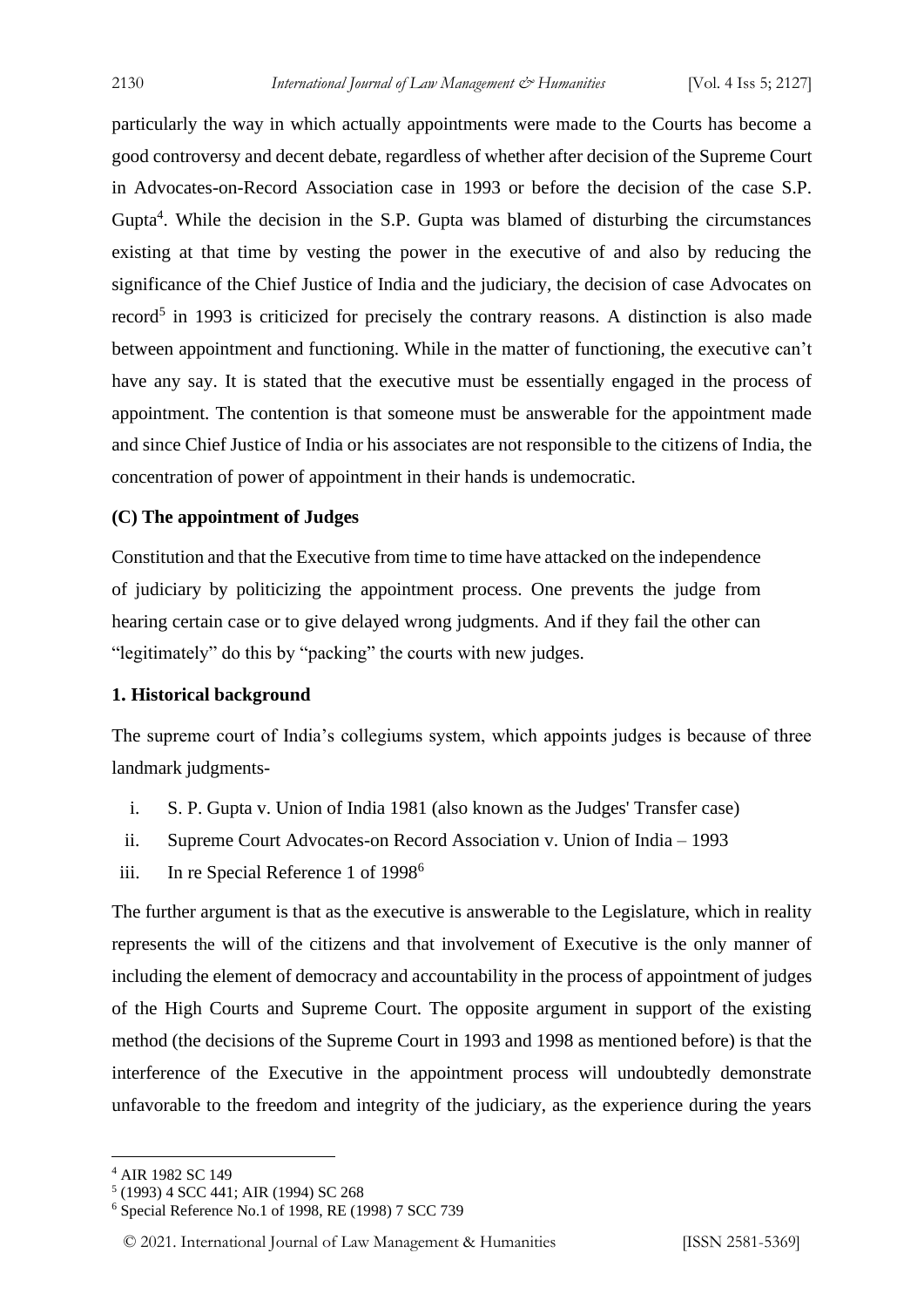1973 to 1977 and again during the period 1982 to 1993 (during S.P. Gupta case) shows. The arbitrary transfer of High Court Judges and the manner wherein High Court's additional Judges were dealt with (either by the extensions for short periods or by not confirming them) are all said to furnish evidence of the fact that in our present stage of development, the involvement of the executive in the process of appointment of Judges is not desirable. It is generally said that democratic culture has not yet flourished in our country. The attempt to control each and every institution and refusal to see the merit of diffusion of power of governance are inclinations which are not useful to an independent and proficient judiciary. On the off chance that the vesting of the power of selection of subordinate judiciary in the High Court only isn't awful, how does the selection of Judges of High Courts and the Supreme Court become terrible - goes the contention. It is additionally called attention by the advocates of this perspective that today executive is the biggest litigant and the power vested in the Supreme Court and the High Courts by Articles 32 and 226 of Indian Constitution respectively is intended to act as a check upon the executive and that today the significant work in every High Court and the Supreme Court is under these provisions or articles; if so vesting the power of appointment, whether entirely or partially, in the executive will undoubtedly demonstrate biased to this constitutional point of view.

For a proper appreciation of the problem dealt with herein, it is relevant to put forward and attempts at reform tried in last several years in this behalf. They are, briefly, as follows:

#### **2**. **Sapru Committee Report, 1945:**

The Committee suggested that the "head of state should appoint Judges of the Supreme court in consultation with the Chief Justice of Supreme Court, and high courts in consultation with the High Court's Chief Justice and the head of the unit concerned."

#### **3.Proposition of Shri B.N. Rao:**

In his written advisory proposal on the Union Constitution, Shri B.N. Rao, the Constitutional Advisor recommended that engagement of judges should be successfully made by the President with the favorable reception of at least two-thirds of the Members of the Council of States, which was intended to be entrenched to advise the President in practice of his arbitrary functioning and of which the Chief Justice of the Supreme Court was to be an ex-officio member.

#### **4. Suggestions of Federal Court:**

The outline Constitution was sent on to the Federal Court for its perspective in March, 1948 a conference of Judges of the Federal Court (with the inclusion of its Chief Justice) and Chief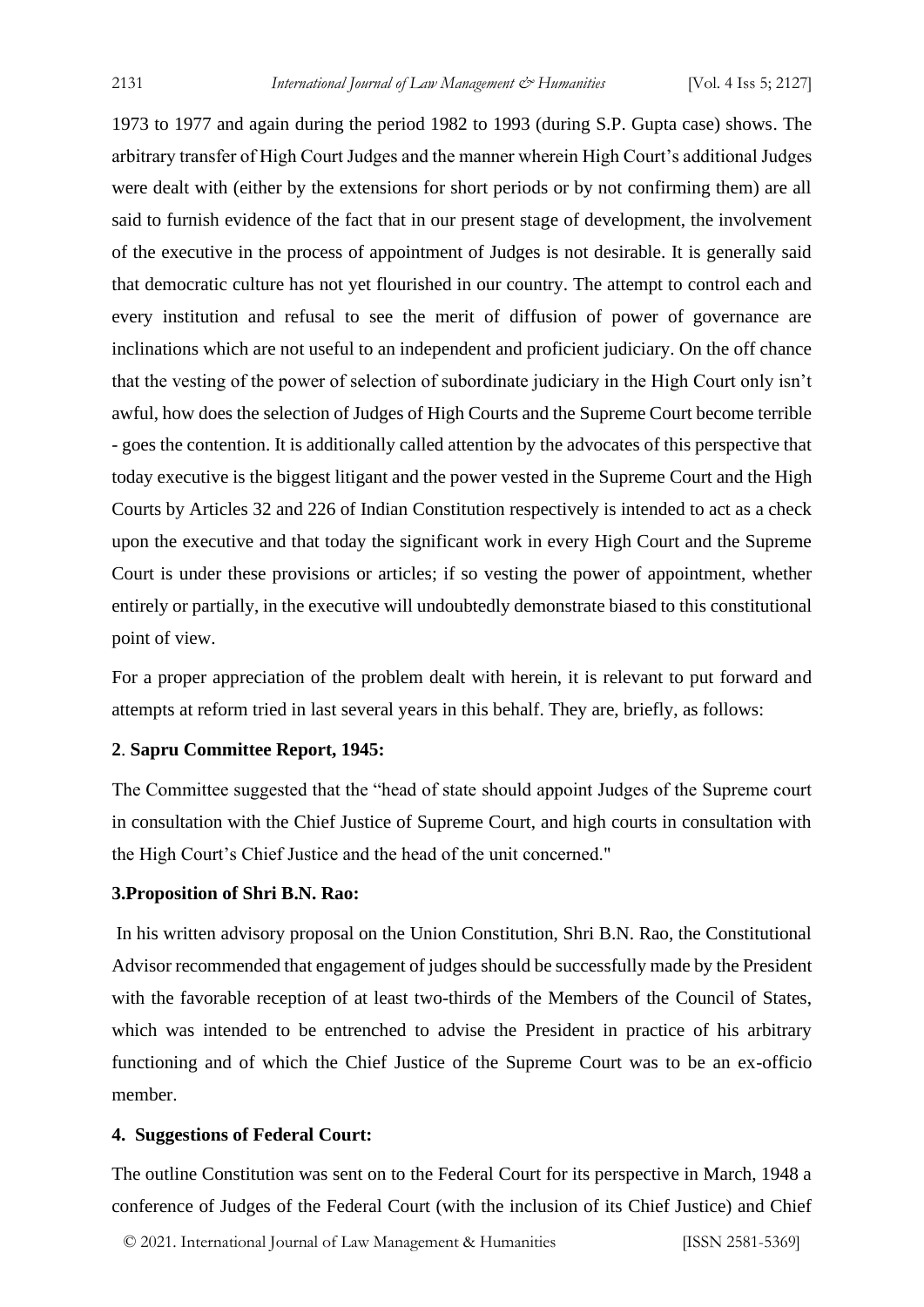Justices of the High Courts was occupied to regard the assumption in the outline Constitution in connection with the judiciary. The Memorandum put forward by the conference proposed that the engagement of the Judges of the High Court ought to be made by the President on the suggestions of the Chief Justice of the High Court in pursuit of the reference with the Governor of the State and with the opinions of the Chief Justice of India.

#### **5. Grounds followed in Articles 124 and 217:**

Possibly the respective as a plan as held over (apart from the one by Shri B.N. Rao) represent the ground for the order lined of engagement contrive by Articles 124 and 217. At the unvaried moment, the Constituent Assembly select to hire the manifestation "consultation" in predilection to the manifestation "concurrence".

# **6. 14th report of the Law Commission of India:**

In its 14th Report (1958), the First Law Commission of India, orientated by very different legal experts like Shri M.C. Setalvad<sup>7</sup>, and dignified of some very different personal estate of the time, analyse this problem at length. In its closing observance it is observed that the almost cosmopolitan refrain of remark is that the choice is dissatisfactory and that they have been evoked by administrator influence. It has been said that these choices look to have forwarded on no perceptible rule and appear to have been made out of thoughtfulness of political lookout.

#### **III. NATIONAL JUDICIAL COMMISSION**

The Constitution (67<sup>th</sup> Amendment) Bill, 1990 proposed the formation of a National Judicial Commission which has been resurrected by the Constitution (98<sup>th</sup> Amendment) Bill, 2003. It consists of the CJI who shall be the Chairperson of the Commission, two other Judge s of the Supreme Court, one Union Minister who is in charge of Law and Justice, one eminent citizen of India to be nominated by the President in consultation with the Prime Minister for three years. This Commission draw up a Code of Ethics for the Judges of the Supreme Court and High Court.

Further to this, The National Judicial Appointments Commission Bill, 2014 was introduced in the Lok Sabha which establishes the National Judicial Appointments Commission (NJAC) by the Constitutional (121<sup>st</sup> Amendment) Bill, 2014.

## **IV. PROCEDURE FOR SELECTION OF JUDGES**

The NJAC should appoint the senior most judge of the Supreme Court as Chief Justice of India

<sup>7</sup> Distinguished jurist and first Attorney General of India

<sup>© 2021.</sup> International Journal of [Law Management & Humanities](https://www.ijlmh.com/) [ISSN 2581-5369]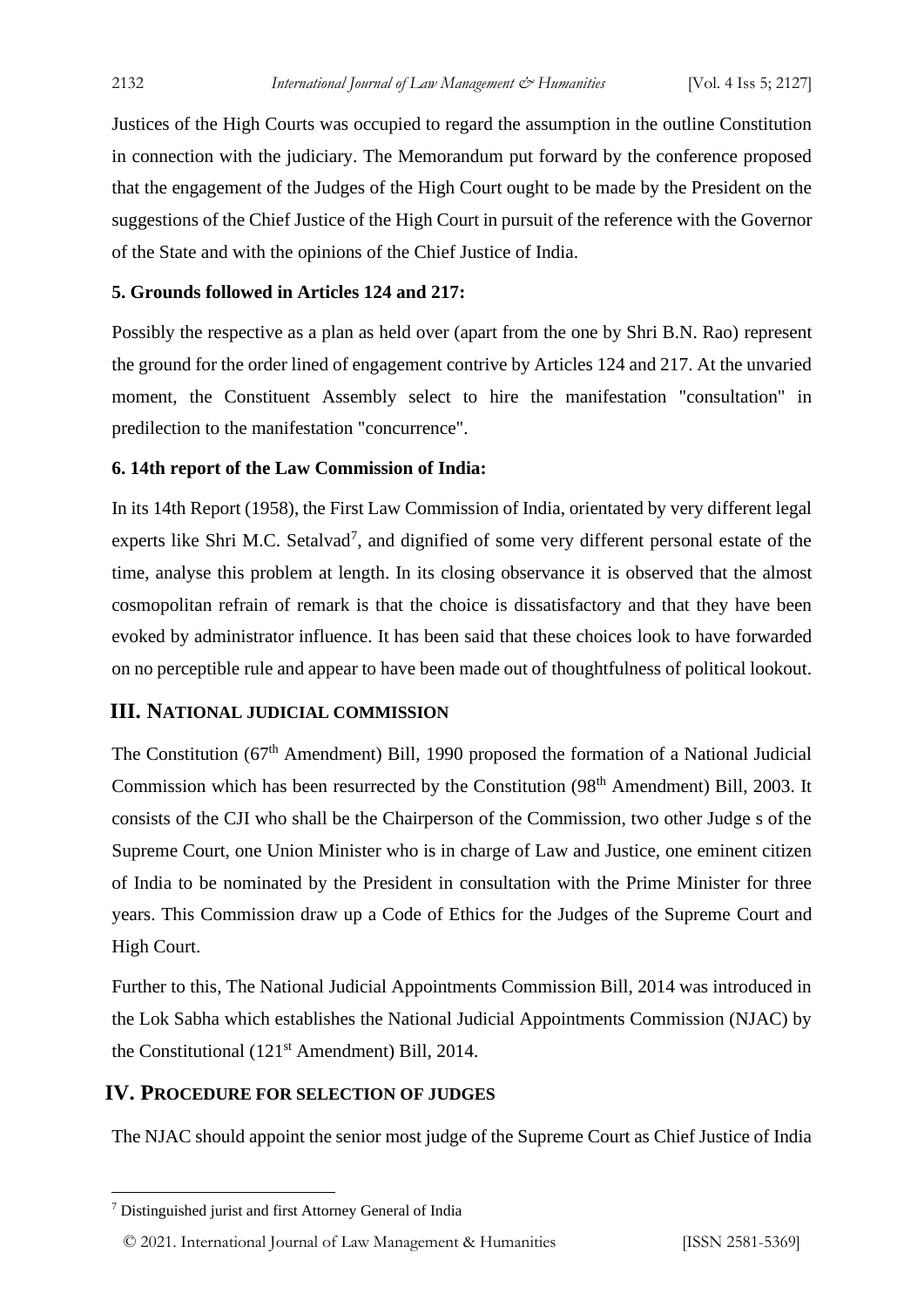provided that he is fit to hold the office. NJAC recommend the name of person on the basis of merits and abilities to be a Judge. The NJAC should not appoint any person if one or two members do not agree to such recommendations. Same procedure goes for the appointment of High Court Judges. The president has the power to make changes accordingly.

# **V. REMOVAL OF JUDGES**

#### **(A) Constitutional provisions**

Article 124 (4) and (5) and 217 (1) (b) and 218 of the Indian Constitution mention about the 'Removal' of a Supreme Court or High Court judge on the ground of proven misbehaviour or incapacity. Though the use of words like "misbehaviour" or "incapacity" have not been defined or clarified in the Constitution. It is left to the Parliament only to apply its interpretation as to what it means in a particular case.

## **(B) Impeachment - probability and reality**

As per the Constitution, the judge of a High Court can be removed from the office by an impeachment motion supported by 2/3rd majority of the House in the Parliament. But the chances are remote and highly uncertain besides being complex. The truth is there are various limitations to this politicised process of impeachment as reflected in the infamous case of Justice V. Ramaswamy<sup>8</sup>. In this case, the committee was acting under the authority of The Judges Inquiry Act, 1968 and had found Justice Ramaswamy guilty of misappropriation & misuse of a public property. But fortunately, his removal in the Parliament failed since the majority party didn't vote. This whole procedure took 3 years. Hence, Supreme Court expressed its concern by saying that "In the process of removing Judges, Parliament would discharge its obligation in the constitutional scheme with as much responsibility and seriousness as was expected from any other organ of the States or authority involved in the process of removal of a Judge".

Concluding from the above discussion, I am of the firm opinion that the Executive should have no say in the disciplinary and transfer aspect of Judges. There is always an unanimity in the opinion of Executive, may be Parliament can be involved, but surely not the Executive. The independence and the conduct of the Judges should not be questioned by the Executive which is very often the main litigants before the Courts.

#### **1. Judicial Corruption and Removal of Judges:**

As mentioned earlier that our Judiciary system is transparent and smooth but there are also so

<sup>8</sup> Veeraswami Vs. Union of India, 1991 (3) SCC

<sup>© 2021.</sup> International Journal of [Law Management & Humanities](https://www.ijlmh.com/) [ISSN 2581-5369]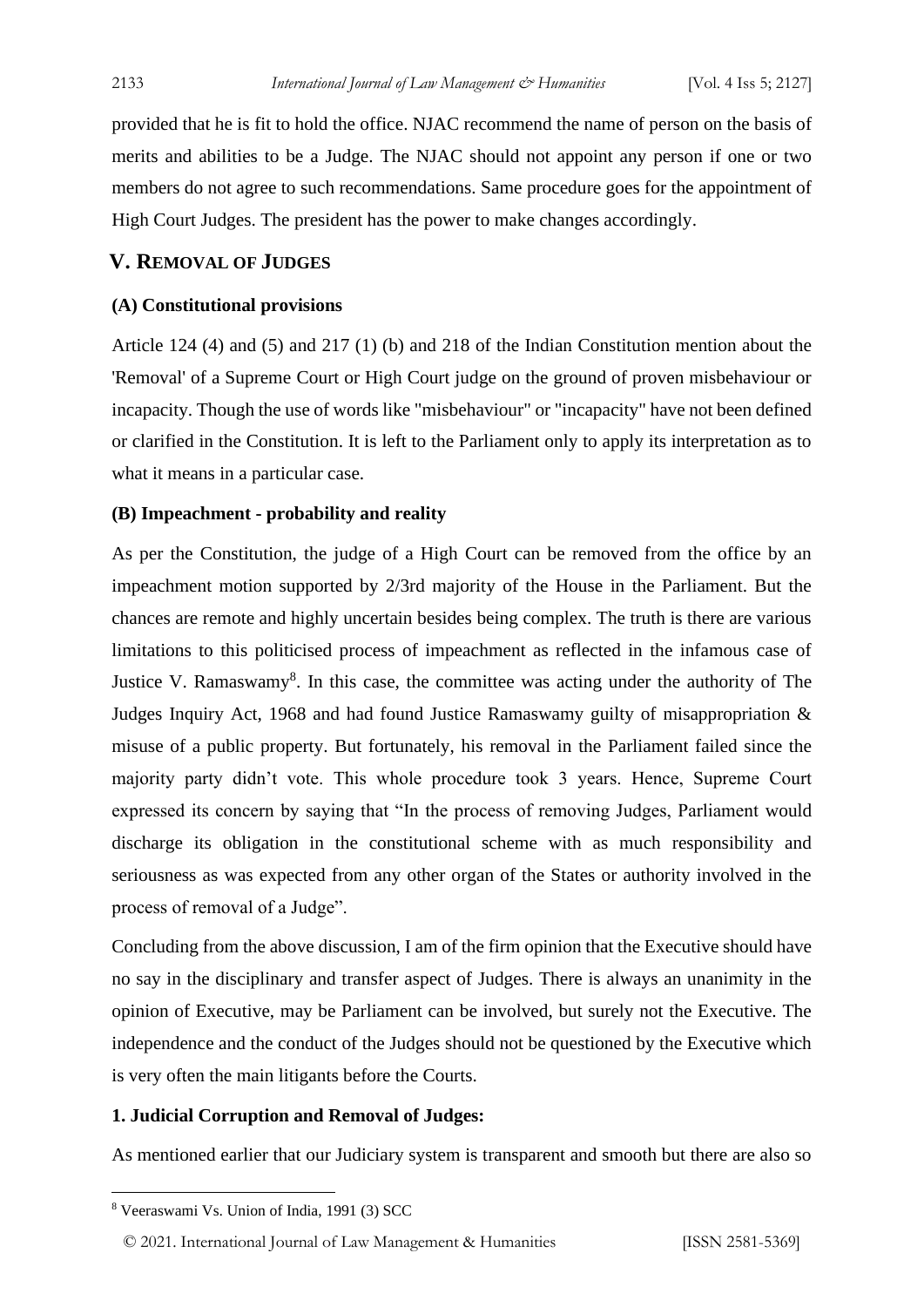many incredible complaints against it. This research paper is about strengthening the Higher Judiciary. Hence, the integrity of the higher judiciary was never doubted but in the current scenario the decline of Judges in India is visible and venomous. In earlier times, the framers of Constitution had envisaged a fair judicial system free from political stress and governed by the rule of law. With passing time, cracks started appearing in this system which couldn't be observed at the outset. Some of the reasons being the mounting political pressures, unchecked nepotism and lack of public morality and accountability. Its roots could be traced in late thirties when the line between the right and wrong has become completely blurred or obliterated. Some of the instances from where the lack of morality and ethics of Judges seeped in our Judicial system includes: the mysterious involvement of Mysore High Court Judges in a sex-scandal, sitting judge of Rajasthan High Court had found seeking sexual favours from a litigant and Judge of the Delhi High Court was found involved in the illegal activities etc. Henceforth, the decay that has recently emerged due to these instances shows the existence of the ills which had plagued the transparent and efficient judicial system.

### **(C) Procedure for checking deviant behaviour of judges**

According to the Indian Constitution, Article 124(4) provides that a Judge of the SC shall not be removed except by the order of President passed by  $2/3^{rd}$  of the members of each house present and voting and supported by a majority of the total membership. By virtue of Article 218, the clause in Article 124 applies equally to the Judges of the High Courts also. As mentioned earlier that the meaning of deviant behaviour is not defined anywhere and left to the discretion of the courts to decide and interpret accordingly. Indeed, this is not an easy question and involves a high amount of uncertainty. But the things that constitutes 'misbehaviour or deviant behaviour' includes bribery, misappropriation, commission of serious crimes or crimes involving moral turpitude.

# **VI. CONCLUSION AND RECOMMENDATION**

#### **(A) Conclusion**

Thus in sum and substance, the accountability of any public institution is very significant for the establishment of democracy itself. What we know since a long time is that in a democracy all the wings of the State are responsible and answerable to the citizens at large. Hence, Judiciary is no exception to this<sup>9</sup>. For smooth functioning of the constitution, the independence of the Judiciary is a pre-requisite. Judicial independence doesn't mean absence of

<sup>&</sup>lt;sup>9</sup> Sunil Deshta, Independence and Accountability of Judiciary in India: Problems and Solutions, Orient Journal of Law and Social Science, March 2009,Vol. Ill, Issue 4, p.65

<sup>© 2021.</sup> International Journal of [Law Management & Humanities](https://www.ijlmh.com/) [ISSN 2581-5369]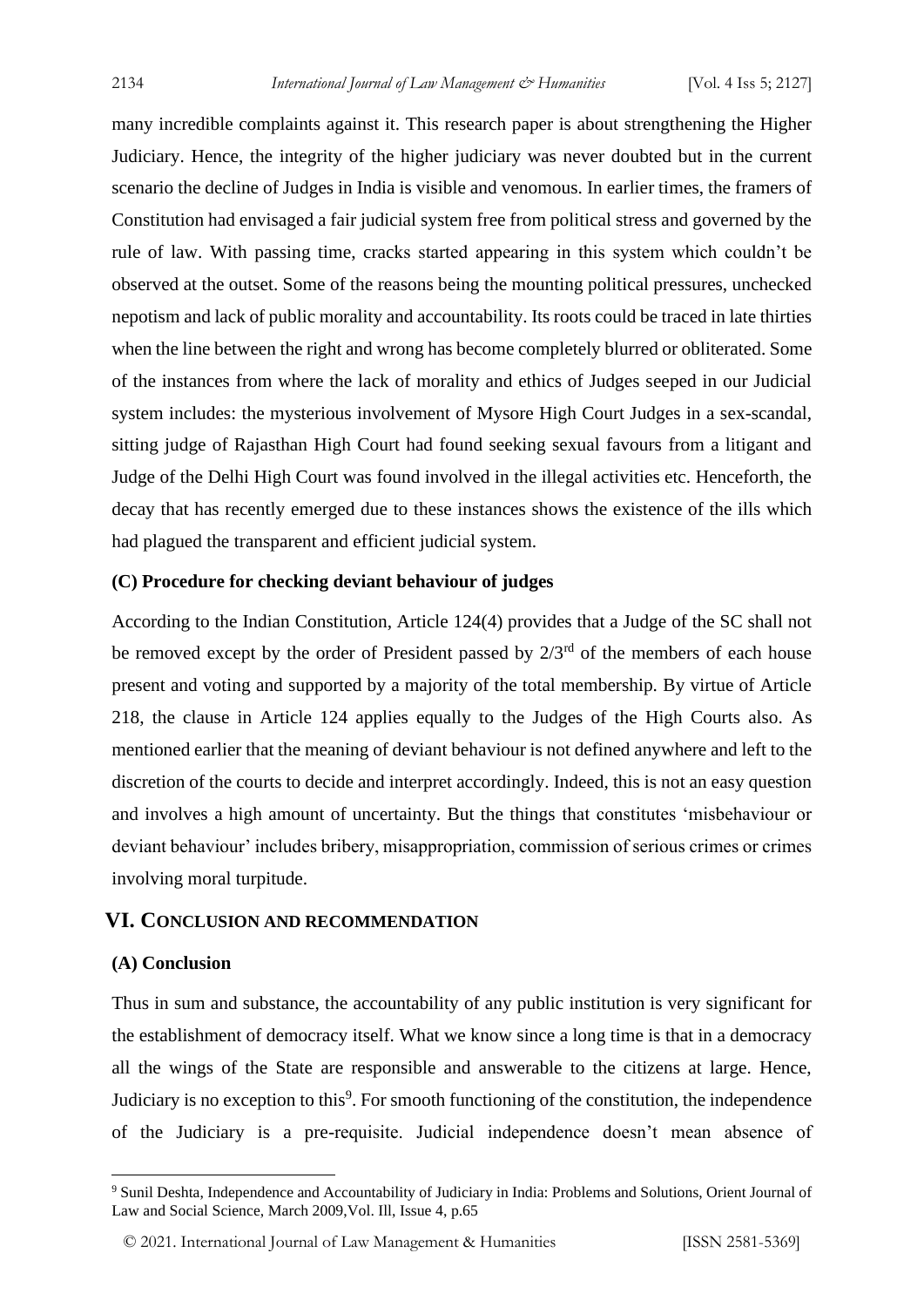accountability because it ensures transparency as well<sup>10</sup>. As this research paper was about strengthening the superior judiciary, the decision of the **Judges' Case** has always kept the judiciary free from the executive and made it self-competent. Along with this, the decision of **Judicial Appointment Commission** to give unfettered power to the Parliament on Judicial Appointments has faced several criticism.

Moreover, **impeachment** as a method to make judiciary answerable is very uncertain and cumbersome. Also, according to the **Judges Inquiry Act, 1968** an investigative committee can be set up in the process of removal of judges and investigative can be carried out for the misbehaviour or incapacity of Supreme Court and High Court Judges. Till now, only Justice Ramaswami of the SC has been investigated for misconduct.

To conclude this research paper, I would like to mention that the way corruption has polluted the air we breathe, in the same way judiciary is no exception to it. In judiciary, often judges are involved in corrupt practices and enter the domain of misbehaviour which is beyond their permissible limits. These activities need to be checked and addressed as soon as possible to make our judiciary transparent and effective again. Thus, it is concluded that free and impartial appointment and removal of judges are very importance aspect at all level of judiciary. Hence, the need of an hour is to ensure maximum independence to Judiciary with accountability.

#### **(B) Suggestions**

After analysing various facets of Judiciary, here I put forward certain suggestions. If these suggestions are taken into consideration then the need of an hour can be fulfilled.

- There must be a written code of conduct for the Judges of the Supreme Court and High Court which should be enforceable to achieve the desired results.
- The Judges must disclose their assets to avoid the notion of corruption at the time of their appointment. If it doesn't happen then such a notion would lead to a situation where citizens loss faith in Judiciary.
- The reasons of Judicial appointment and removal should be made public in any case to make our system more transparent and accountable.
- The complaints against judicial officers and actions against delinquent judges must be taken seriously and should be addressed in accordance with law. The Judges Inquiry Act, 1968 has a complete procedure of hearing complaints.

<sup>&</sup>lt;sup>10</sup> Sunil Deshta and Kamal Jeet Kaur Sooch, Philosophy of Judicial Accountability: An Introspection, Civil & Military Law Journal, April-June, 2009, p.60